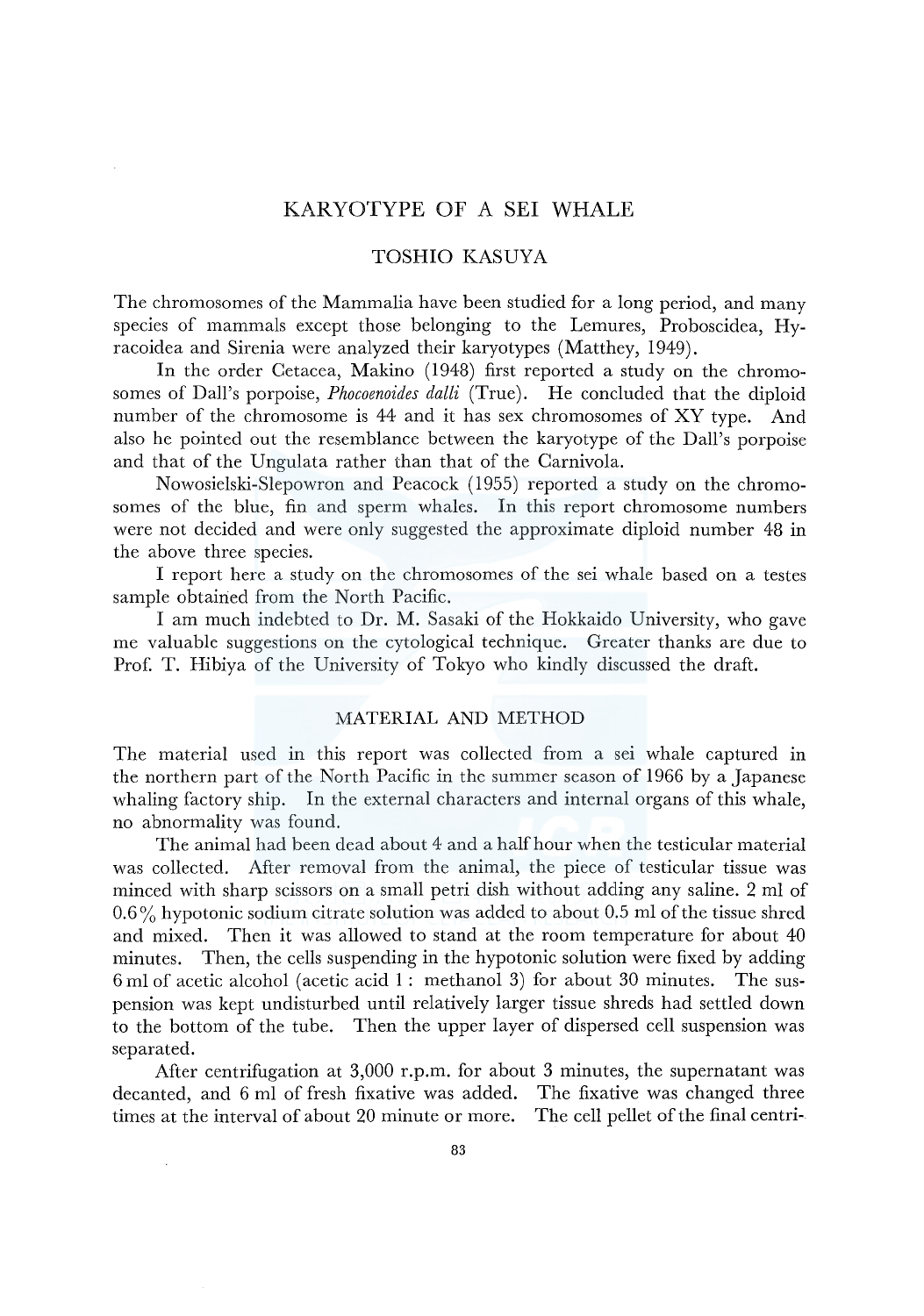### 84 T. KASUYA

fugation was resuspended in 2 ml fresh fixative.

Some preparations for microscope were made on the factory ship after the method of Sasaki (1964). But most of the preparations were made by the same method at The Whales Research Institute, after the cell suspension was stored in a freezer for about 4 months.

For staining the slides, diluted Giemsa solution  $(1:20)$  was applied for 10 to 20 minutes.

### NUMBER OF CHROMOSOMES

#### *Chromosomes in spermatogonia*

The material provided fairly numerous spermatogonial nuclei undergoing division. And many of these were relatively free from overlapping of chromosomes, which allowed the counting of number. Most of these nuclei contained one or two of the nucleoli stained pale, which suggested that these cells are not in the stage of metaphase but probably in the late prophase.

Spermatogonial nuclei with diploid chromosomes were easily recognized from those of the spermatocyte by their large chromosome number and the simple shape of each chromosomes.

| TABLE 1. NUMBER OF CHROMOSOMES OBSERVED IN THE                                                                                        |  |         |    |       |  |            |  |     |    |       |
|---------------------------------------------------------------------------------------------------------------------------------------|--|---------|----|-------|--|------------|--|-----|----|-------|
| SPERMATOGONIAL NUCLEI                                                                                                                 |  |         |    |       |  |            |  |     |    |       |
| Number of chromosomes                                                                                                                 |  | 40 41   | 42 | 43 44 |  | 45 46 47   |  | 48. | 49 | Total |
| Number of occurrence                                                                                                                  |  | 2 2 1 1 |    |       |  | 38 3 4 1 1 |  |     |    | 54    |
| Percentage of occurrence $3.7 \quad 3.7 \quad 1.9 \quad 1.9 \quad 70.3 \quad 5.4 \quad 7.4 \quad 1.9 \quad 1.9 \quad 1.9 \quad 100.0$ |  |         |    |       |  |            |  |     |    |       |

By the treatment of the hypotonic sodium citrate solution, the chromosomes in some spermatoganial nuclei revealed the chromatids and the position of the attachment of fibre. They were used for the morphological investigation mentioned later.

The number of diploid chromosomes was counted after their relative arrangement in a nucleus was sketched. In some nuclei which seemed difficult to count the chromosomes, above procedure was repeated independently two or three times. And the coincided number was taken.

The chromosome number was counted on 54 spermatogonial nuclei by this method. Its results is shown in Table 1. It shows that about 70 percent of the nuclei examined gave counts of 44, though the counts falls relatively wide range, 41 to 49 in diploid number. And it can be concluded that 44 *is* the *diploid* number of the chromosomes of the *sei* whale.

### *Chromosomes in spermatocytes*

The spermatocyte nuclei undergoing division were not common comparing with those of spermatogonia. Four primary spermatocytes were observed with spreaded chromosomes. And only one secondary spermatocyte nucleus was observed with the chromosomes spreading fairly well.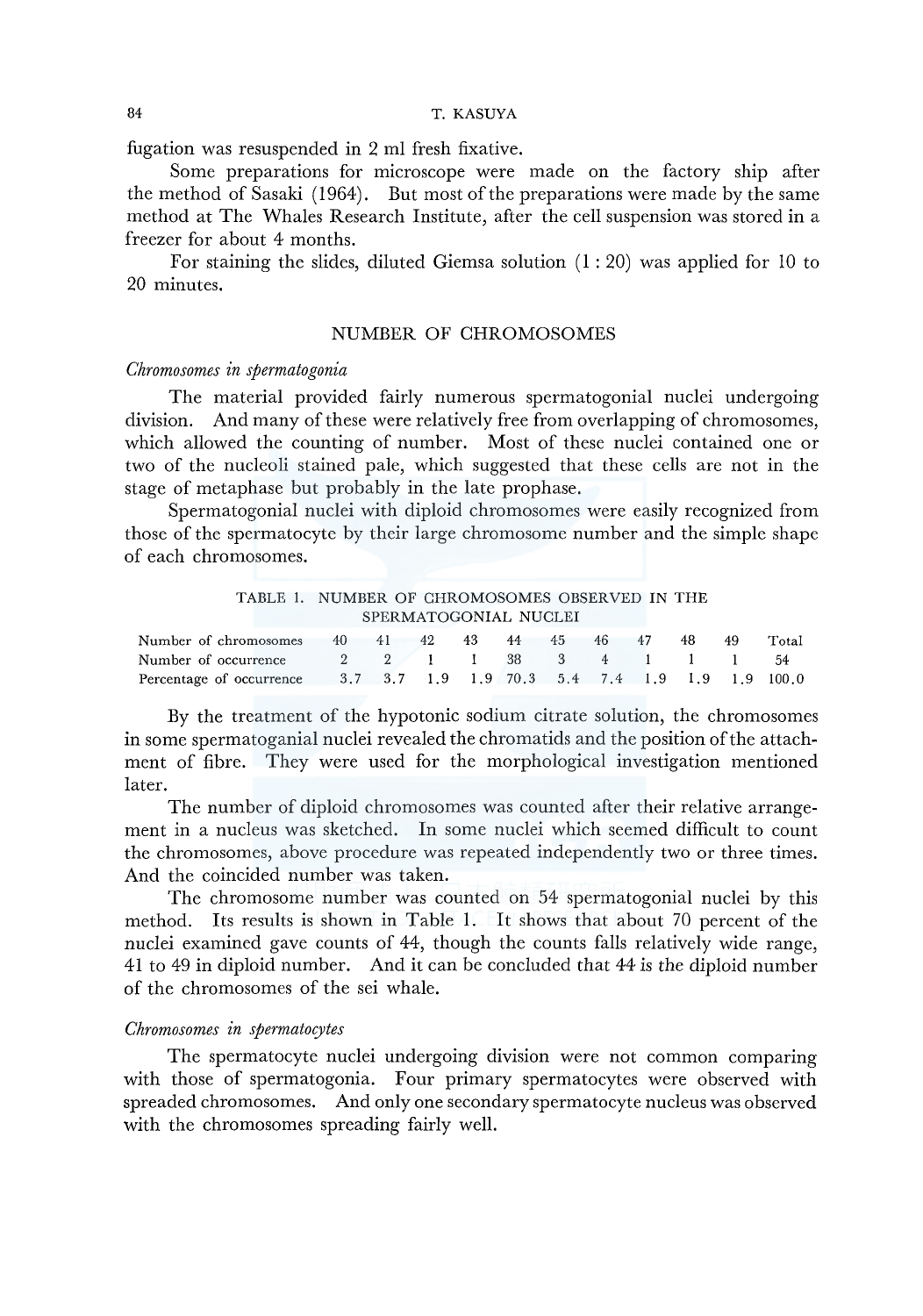Though, only from these spermotocyte nuclei the final conclusion on the number of chromosomes of the sei whale could not obtained, all of them suggested the diploid number of chromosomes to be 44.

### MORPHOLOGY OF THE CHROMOSOMES

Morphological measurements were made on the enlarged photograph of 10 spermatogonial nuclei which showed fine structure of the chromosomes, in parallel with microscopical observation.

After the total length and the length of the shorter arm of each chromosomes were measured, the total length was standardized by the following formula.

| $R.L. = -$ | Total length of a chromosome $\times 1,000$ |  |  |  |  |  |  |
|------------|---------------------------------------------|--|--|--|--|--|--|
|            | Length of $(21A's + X)$                     |  |  |  |  |  |  |
|            | R.L.: Relative length of a chromosome       |  |  |  |  |  |  |
|            | A : Autosome                                |  |  |  |  |  |  |
|            | X: X chromosome                             |  |  |  |  |  |  |

|  | TABLE 2. RELATIVE LENGTH, PERCENTAGE OF SHORTER ARM AND |  |  |
|--|---------------------------------------------------------|--|--|
|  | RATIO OF ARMS <sup>1)</sup>                             |  |  |

| Serial No.              | Relative length |      | Percentage of | Ratio of             |  |
|-------------------------|-----------------|------|---------------|----------------------|--|
|                         | range           | mean | shorter arm   | $\mathrm{arms}^{2)}$ |  |
| 1                       | $76 - 102$      | 86   | 18            | 4.5                  |  |
| $\overline{\mathbf{2}}$ | $67 - 83$       | 73   | 30            | 2.3                  |  |
| 3                       | $62 - 78$       | 67   | 23            | 3.3                  |  |
| $\overline{\mathbf{4}}$ | $58 - 65$       | 60   | 26            | 2.8                  |  |
| 5                       | $53 - 58$       | 55   | 26            | 2.8                  |  |
| 6                       | $49 - 53$       | 51   | 23            | 3.4                  |  |
| $\overline{7}$          | $47 - 49$       | 49   | 32            | 2.1                  |  |
| 8                       | 44-48           | 46   | 32            | 2.1                  |  |
| 9                       | 43-47           | 46   | 44            | 1.3                  |  |
| 10                      | $42 - 46$       | 44   | 34            | 1.8                  |  |
| 11                      | $41 - 46$       | 43   | 37            | 1.7                  |  |
| $12\,$                  | 39-44           | 42   | 46            | 1.2                  |  |
| X                       | $39 - 45$       | 42   | 43            | 1.4                  |  |
| 13                      | $37 - 42$       | 40   | 35            | 1.9                  |  |
| 14                      | $34 - 42$       | 39   | $32\,$        | 2.1                  |  |
| 15                      | $34 - 41$       | 38   | 40            | 1.5                  |  |
| 16                      | $29 - 39$       | 35   | 40            | 1.5                  |  |
| 17                      | $29 - 38$       | 35   | 32            | 2.1                  |  |
| 18                      | $27 - 35$       | 32   | 33            | 2.0                  |  |
| 19                      | $25 - 34$       | 30   | 41            | 1.4                  |  |
| 20                      | $24 - 27$       | 27   | 44            | 1.3                  |  |
| 21                      | $17 - 22$       | 20   | 29            | 2.4                  |  |
| Y                       | $7 - 12$        | 9    |               |                      |  |

1) Mean value obtained from ten spermatogonial nuclei.

2) Calculated from the former column.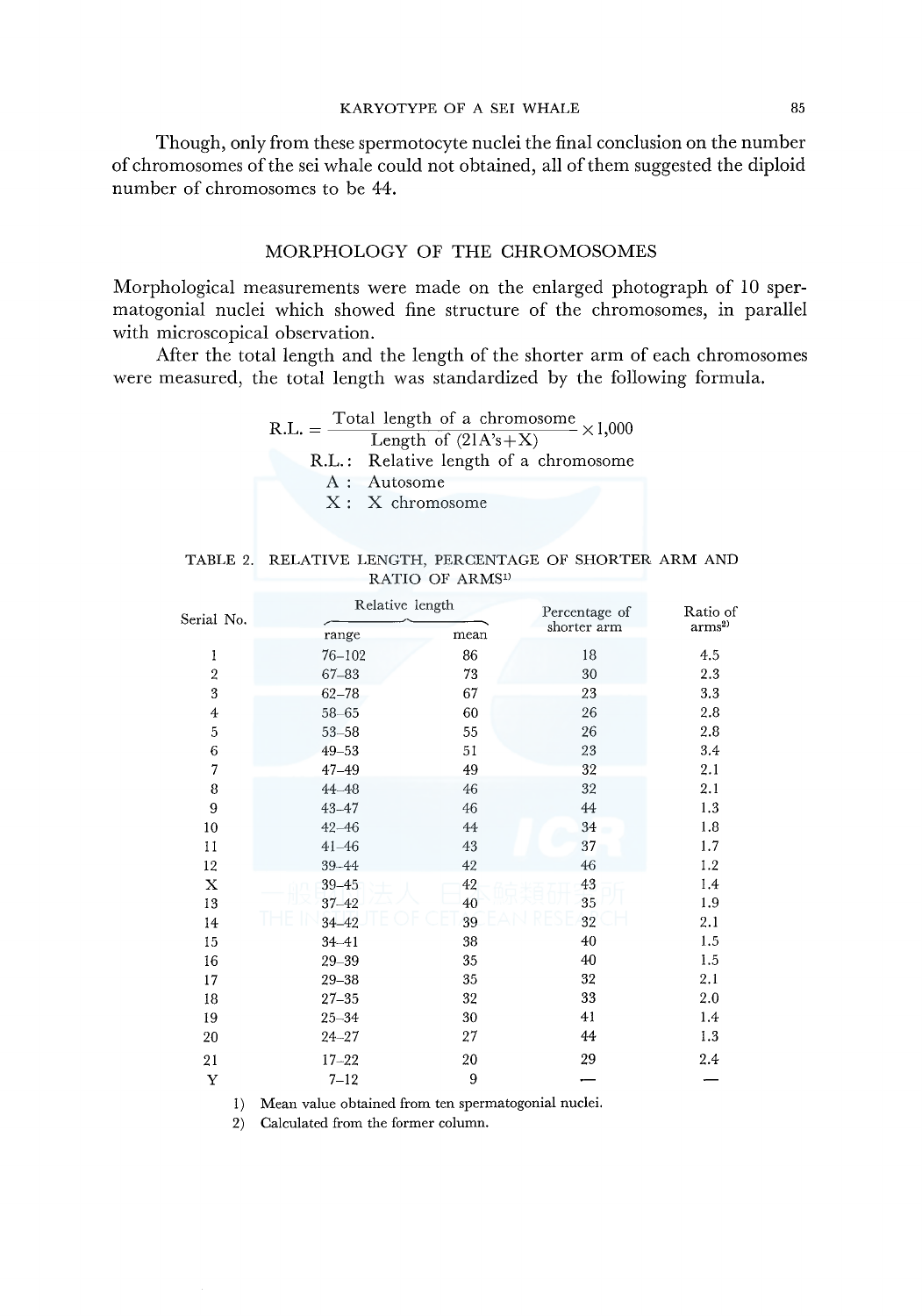#### T. KASUYA

The ratio of the two arms, which are devided by a kynetochore, are calculated by dividing the longer arm by the shorter. And the relative position of kynetochore is also shown by the percentage of the length of shorter arm to the total length of a chromosome.

Each spermatogonial chromosomes were placed into the homologous pairs, being based on the relative length, the relative position of kinetochore and the characteristic shape observed under microscope. A representative serial alignment is given in Fig. 1, which is a rearrangement of the chromosomes shown in PLATE 1.



shown in Table 2.

The mean value of the measurements of chromosomes in 10 spermatogonial nuclei are shown in Table 2, in which the ratios of the two arms are calculated from the second column. Fig. 2 shows a schematic shape of chromosomes drawn from the value in Table 2. Out of 44 diploid complements, 42 elements can be recognized as constituting 21 homologous pairs, but 2 members are remained without mate of same size or shape. These are the sex-chromosomes. The longer one is considered to be X chromosome and the shorter Y chromosome. The length of X chromosome is nearly same with that of 12th autosome but the percentage of the shorter arm is smaller. It shows somewhat peculiir form having a vague constriction on the longer arm and can be distinguished relatively easily.

Y chromosome is the smallest in the 44 diploid chromosomes and its relative length is 9. Though it is difficult to observe the morphology, I suggest it to be a tero- or acrocentric chromosome.

The karyotype of the sei whale is the polymorphic same as that of many mammals, and the lengthes of chromosomes distribute continuously from the longest to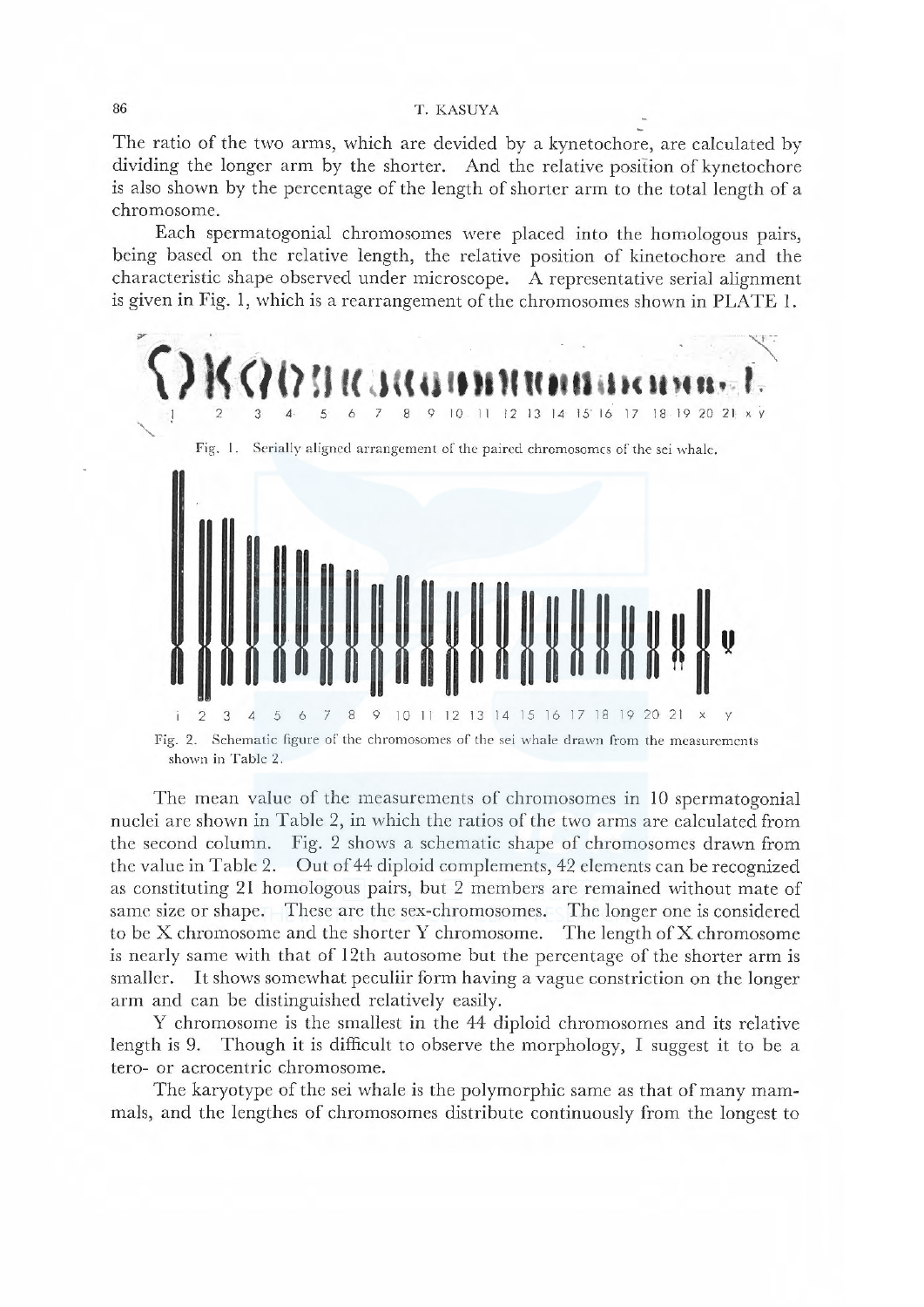the shortest. It is usually very difficult to classify the chromosomes without taking into consideration the relative length and the position of the kinetochore of the al ehromosomes in a nuclei. vVhen they are considered, the chromosomes can be classified into some groups.

As shown in Table 2 and Fig. 2. the chromosomes from 1st to 6th are acrocentric and have relatively larger length. The ratio of arms is 2.3 or more.

The 7th and 8th have medial length and their ratios of arms are 2.1. The ratio of arms of the 9th is 1.3 and kinetochore seems to situate nearly middle of the chromosome. The 10th and 11th chromosomes have the nearly same length and ratio of arms. The 12th and X chromosomes have the same length and both are metacentric chromosomes but the latter have the shorter arms than the former.

From the 13th to the 18th chromosomes are composed with acrocentric and relatively shorter chromosomes, and it is difficult to distinguish each other. Their ratios of arms fall between 1.5 and 2.1.



Fig. 3. Satellite on the 2 Ist autosomc.

The 19th and 20th are nearly metacentric chromosome, the ratios of the arms are 1.4 and 1.3 respectively. The 2 Ist is an acrocentric chromosome of which ratio of the arms is 2.4. A satellite is observed on the shorter arms of this chromosome, which are shown on Fig. 3. The Y chromosome, which is the shortest chromosome, was already mentioned above.

When the karyotype of the sei whale is compared with that of the Dall's porpoise (Makino, 1948) some resemblanees are found, namely the total number, X chromosome with the length corresponding to 10th or 11th (in the case of sei whale 12th), Y chromosomes with shortest length and autosomes composed of metacentric and acrocentric clements. But when compared precicely, some difrerences are found. In the case of the Dal's porpoise (Makino, 1948) the 5th and 6th elements are metacentric chromosomes and other relatively larger chromosomes are the acrocentric, and he suggest the members of the 9th to the 2 lst pairs to be acrocentric.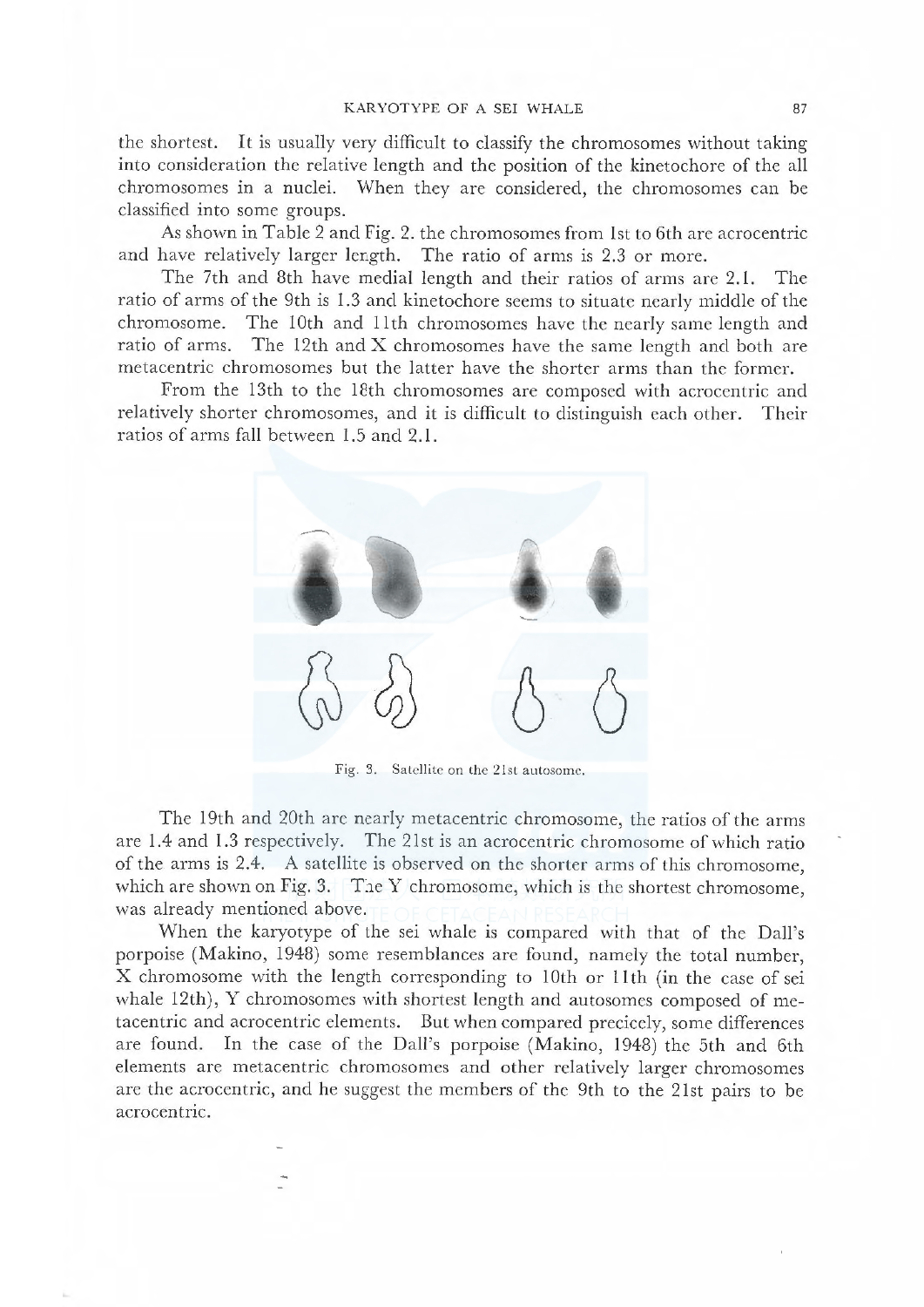## 88 T. KASUYA

Among relatively larger autosomes of the sei whale, the 9th and 12th are metacentric or V shaped chromosomes. And I think that these differences of karyotypes between the two species are not unreasonable, when it is considered that they belong to the different suborder or Odontoceti and Mysticeti.

#### REFERENCES

LEwrs, K. R. & JoHN, B. (1963). *Chromosome marker.* 489 p. J. & A. Churchill, London.

MAKINO, S. (1948). The chromosomes of Dall's porpoise, *Phocoenoides dallii* (TRUE), with remarks on the phylogenetic relation of the cetacea. *Chromosoma,* 3, 220-31.

--(1963). *The chromosomes* ef *man.* 199 p. Kinokuniya, Tokyo. (In Japanese).

MATTHEY, R. (1949). *Monographies scientifiques, Les chromosomes des vertébrés*. 356p. E. Rouge, Lausanne.<br>-- (1951). The chromosomes of the Vertebrates. *Advances in Genetics*, 4: 159–80.

Nowosielski-SLEPOWRON, B.J. A. & PEACOCK, A.D. (1955). Chromosome number in the blue, fin and sperm whales. *Proc. Zool. Soc. Edimb.* B. 65: 358-68.

SASAKI, M. (1964). Notes on polyploidy in human male germ cells. *Proc. Japan Academy,* 40 (7): 553-57.

# EXPLANATION OF PLATES

#### PLATE I

Fig. 1-3. Spermatogonial nuclei of the sei whale at the late prophase of the division.

### PLATE II

Fig. 1. Spermatogonial nucleus of the sei whale at the late prophase of the division.

Fig. 2. Spermatocyte nucleus at the second division.



I'

Ξİ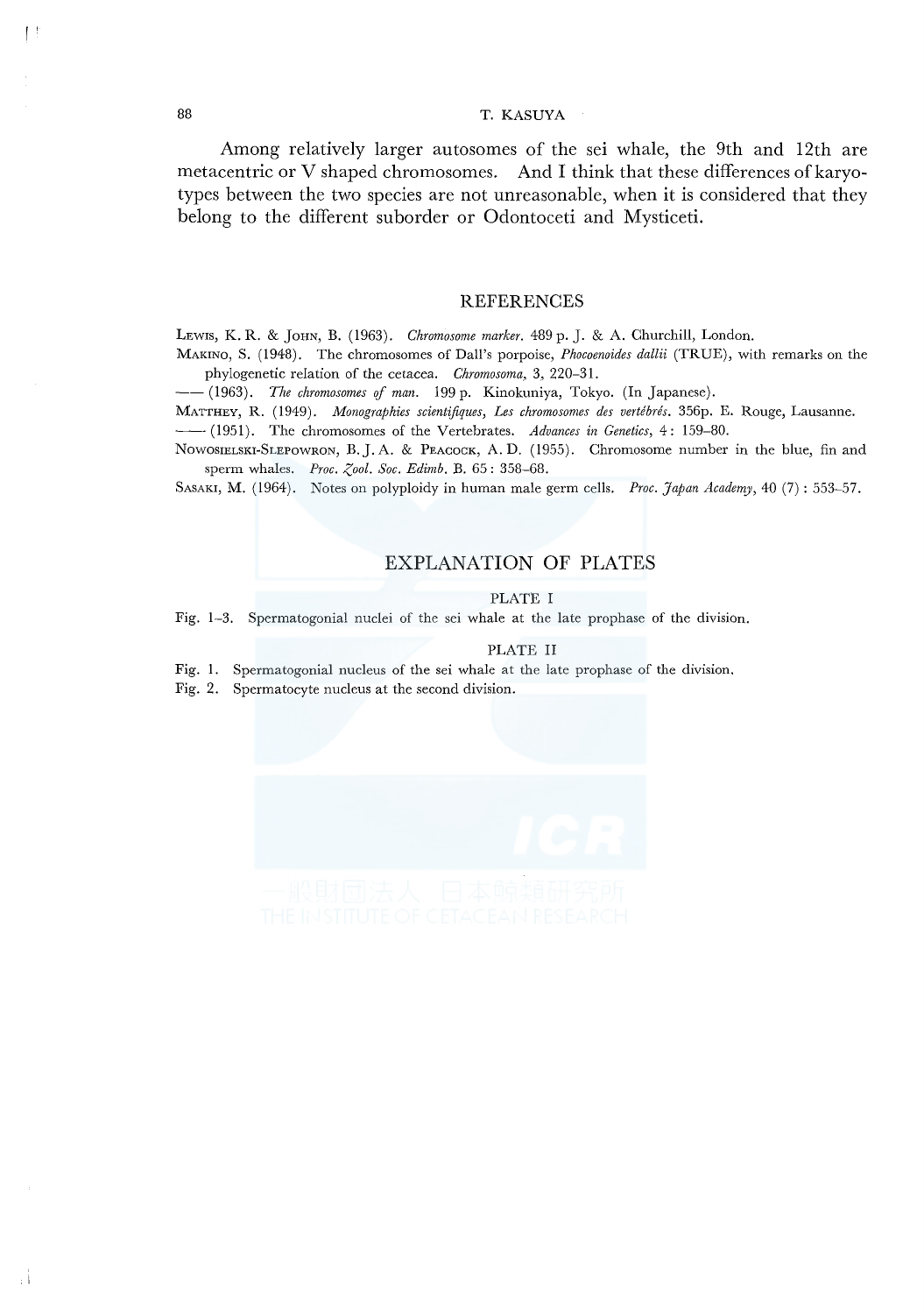

Sci. Rep. Whales Res. Inst. No. 20